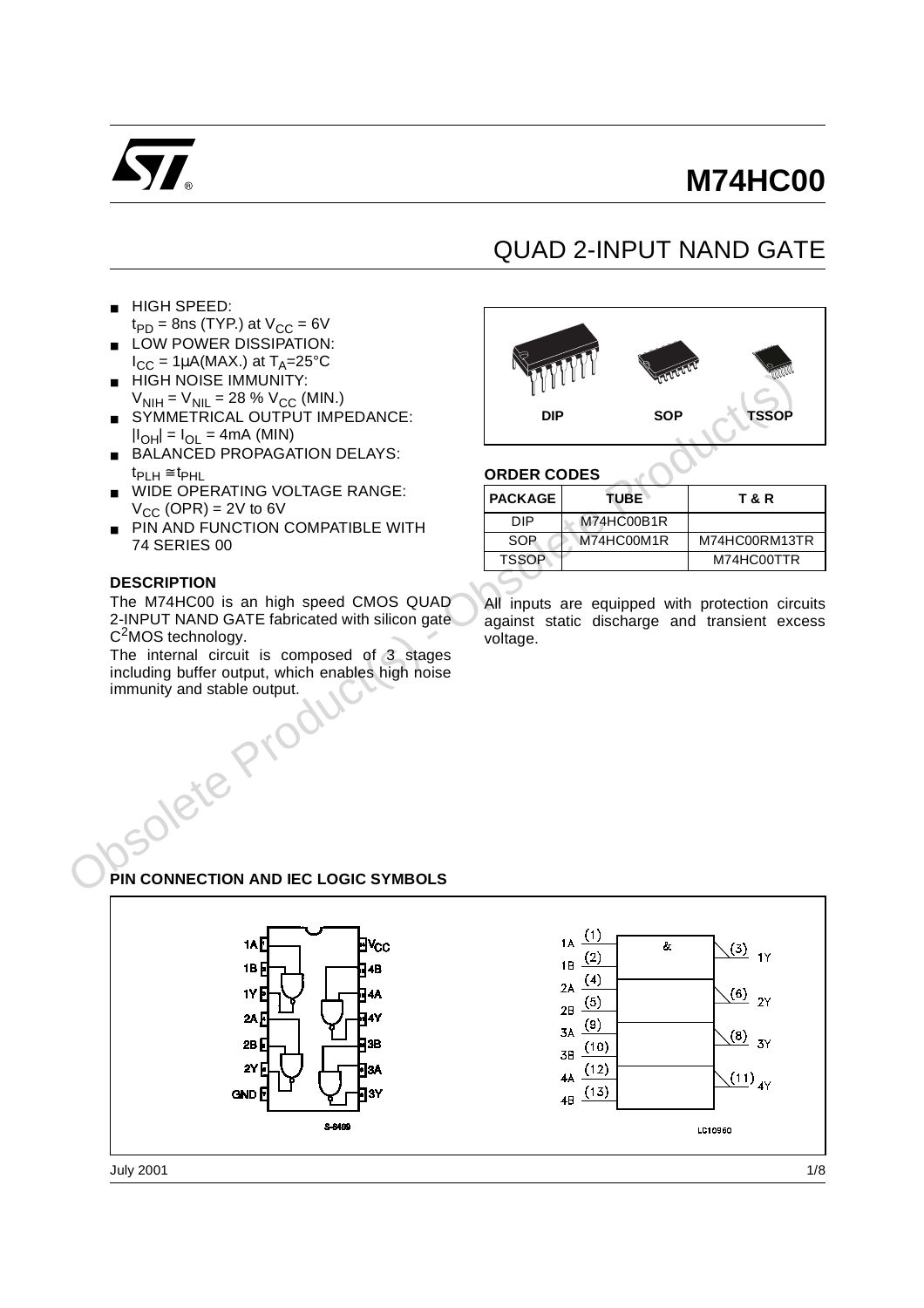#### **INPUT AND OUTPUT EQUIVALENT CIRCUIT PIN DESCRIPTION**



| <b>PIN No</b> | <b>SYMBOL</b> | <b>NAME AND FUNCTION</b> |
|---------------|---------------|--------------------------|
| 1, 4, 9, 12   | 1A to 4A      | Data Inputs              |
| 2, 5, 10, 13  | 1B to 4B      | Data Inputs              |
| 3, 6, 8, 11   | 1Y to 4Y      | Data Outputs             |
|               | GND           | Ground (0V)              |
| 14            | Vcc.          | Positive Supply Voltage  |

#### **TRUTH TABLE**

| R |  |
|---|--|
|   |  |
|   |  |
|   |  |
|   |  |
|   |  |

57

### **ABSOLUTE MAXIMUM RATINGS**

| Symbol                | <b>ABSOLUTE MAXIMUM RATINGS</b><br><b>Parameter</b>                                                                                                                                                                                                  | Value                  |
|-----------------------|------------------------------------------------------------------------------------------------------------------------------------------------------------------------------------------------------------------------------------------------------|------------------------|
| $V_{CC}$              | Supply Voltage                                                                                                                                                                                                                                       | $-0.5$ to $+7$         |
| $V_{I}$               | DC Input Voltage                                                                                                                                                                                                                                     | -0.5 to $V_{CC}$ + 0.5 |
| $V_{\rm O}$           | DC Output Voltage                                                                                                                                                                                                                                    | -0.5 to $V_{CC}$ + 0.5 |
| Ιıκ                   | DC Input Diode Current                                                                                                                                                                                                                               | ± 20                   |
| $I_{OK}$              | DC Output Diode Current                                                                                                                                                                                                                              | ± 20                   |
| $I_{\rm O}$           | DC Output Current                                                                                                                                                                                                                                    | ± 25                   |
| $I_{CC}$ or $I_{GND}$ | DC V <sub>CC</sub> or Ground Current                                                                                                                                                                                                                 | ± 50                   |
| $P_D$                 | Power Dissipation                                                                                                                                                                                                                                    | $500(*)$               |
| $T_{\text{stg}}$      | Storage Temperature                                                                                                                                                                                                                                  | $-65$ to $+150$        |
| $T_L$                 | Lead Temperature (10 sec)                                                                                                                                                                                                                            | 300                    |
| not implied           | Absolute Maximum Ratings are those values beyond which damage to the device may occur. Functional operation under these conditions is<br>(*) 500mW at 65 °C; derate to 300mW by 10mW/°C from 65°C to 85°C<br><b>RECOMMENDED OPERATING CONDITIONS</b> |                        |
|                       |                                                                                                                                                                                                                                                      |                        |
| <b>Symbol</b>         | <b>Parameter</b>                                                                                                                                                                                                                                     | Value                  |
| $V_{\rm CC}$          | <b>Supply Voltage</b>                                                                                                                                                                                                                                | $2$ to $6$             |
| $V_{1}$               | Input Voltage                                                                                                                                                                                                                                        | 0 to V <sub>CC</sub>   |

### **RECOMMENDED OPERATING CONDITIONS**

| Symbol        | <b>Parameter</b>             |                         | Value         | Unit |
|---------------|------------------------------|-------------------------|---------------|------|
| $V_{\rm CC}$  | Supply Voltage               |                         | $2$ to $6$    | V    |
| $V_{I}$       | Input Voltage                |                         | 0 to $V_{CC}$ | V    |
| Vo            | Output Voltage               |                         | 0 to $V_{CC}$ | V    |
| $T_{op}$      | <b>Operating Temperature</b> |                         | $-55$ to 125  | °C   |
|               | Input Rise and Fall Time     | $V_{\text{CC}} = 2.0 V$ | 0 to 1000     | ns   |
| $t_r$ , $t_f$ |                              | $V_{CC}$ = 4.5V         | 0 to 500      | ns   |
|               |                              | $V_{\text{CC}} = 6.0V$  | 0 to 400      | ns   |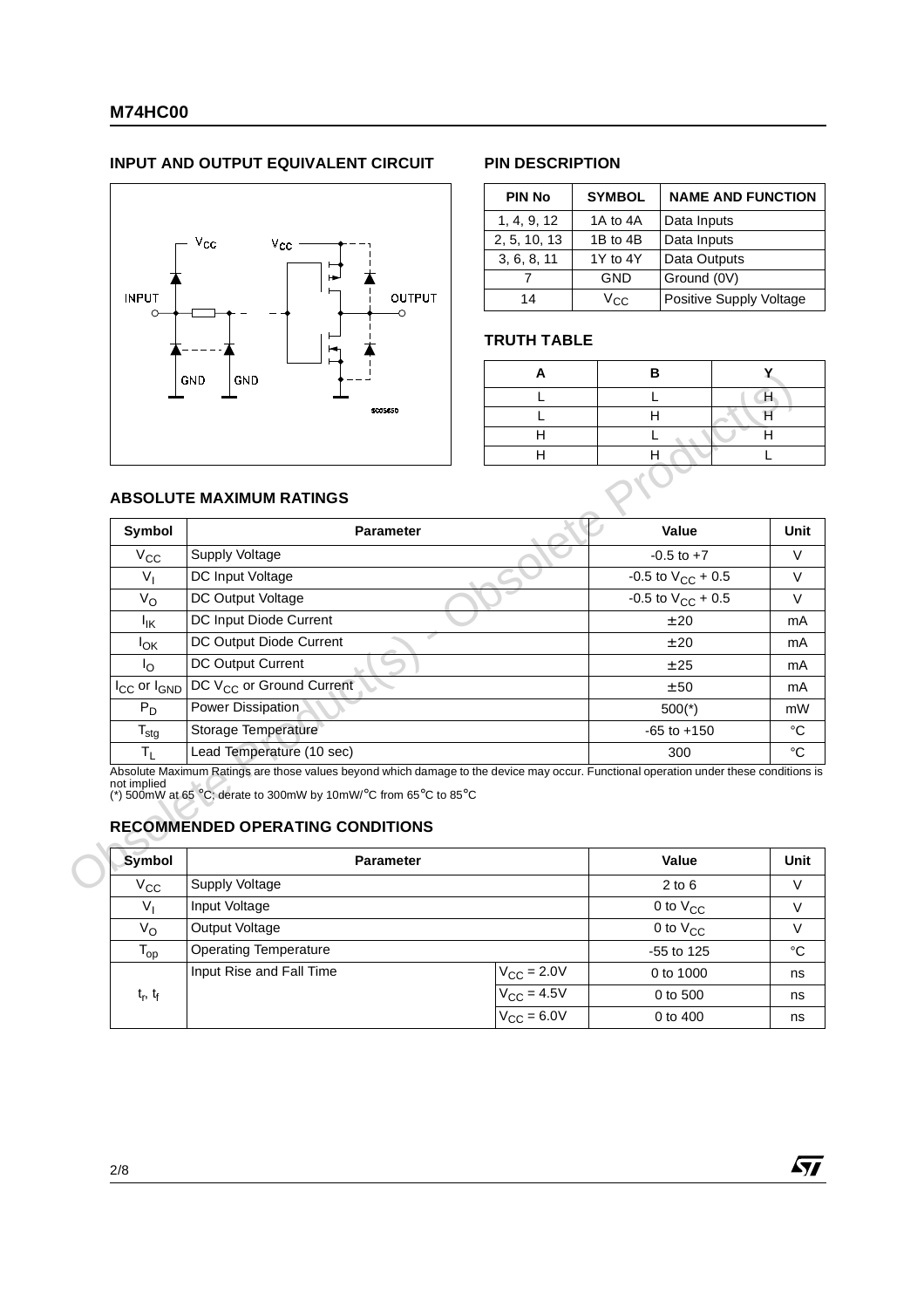#### **DC SPECIFICATIONS**

|                                   |                                     |              | <b>Test Condition</b>                                                                             |      |                     |              | Value |                       |                         |         |
|-----------------------------------|-------------------------------------|--------------|---------------------------------------------------------------------------------------------------|------|---------------------|--------------|-------|-----------------------|-------------------------|---------|
| Symbol                            | <b>Parameter</b>                    | $V_{\rm CC}$ |                                                                                                   |      | $T_A = 25^{\circ}C$ |              |       | -40 to $85^{\circ}$ C | -55 to 125 $^{\circ}$ C |         |
|                                   |                                     | (V)          |                                                                                                   | Min. | Typ.                | Max.         | Min.  | Max.                  | Min.                    | Max.    |
| $V_{\text{IH}}$                   | High Level Input                    | 2.0          |                                                                                                   | 1.5  |                     |              | 1.5   |                       | 1.5                     |         |
|                                   | Voltage                             | 4.5          |                                                                                                   | 3.15 |                     |              | 3.15  |                       | 3.15                    |         |
|                                   |                                     | 6.0          |                                                                                                   | 4.2  |                     |              | 4.2   |                       | 4.2                     |         |
| $V_{IL}$                          | Low Level Input                     | 2.0          |                                                                                                   |      |                     | 0.5          |       | 0.5                   |                         | 0.5     |
|                                   | Voltage                             | 4.5          |                                                                                                   |      |                     | 1.35         |       | 1.35                  |                         | 1.35    |
|                                   |                                     | $6.0\,$      |                                                                                                   |      |                     | 1.8          |       | 1.8                   |                         | 1.8     |
| V <sub>OH</sub>                   | <b>High Level Output</b><br>Voltage | 2.0          | $I_{O} = -20 \mu A$                                                                               | 1.9  | 2.0                 |              | 1.9   |                       | 1.9                     |         |
|                                   |                                     | 4.5          | $I_{O} = -20 \mu A$                                                                               | 4.4  | 4.5                 |              | 4.4   |                       | 4.4                     |         |
|                                   |                                     | 6.0          | $I_{O} = -20 \mu A$                                                                               | 5.9  | 6.0                 |              | 5.9   |                       | 5.9                     |         |
|                                   |                                     | 4.5          | $IO=-4.0$ mA                                                                                      | 4.18 | 4.31                |              | 4.13  |                       | 4.10                    |         |
|                                   |                                     | 6.0          | $IO=-5.2 mA$                                                                                      | 5.68 | 5.8                 |              | 5.63  |                       | 5.60                    |         |
| $V_{OL}$                          | Low Level Output                    | 2.0          | $IO=20 \mu A$                                                                                     |      | $0.0\,$             | 0.1          |       | 0.1                   |                         | 0.1     |
|                                   | Voltage                             | 4.5          | $IO=20 \mu A$                                                                                     |      | 0.0                 | 0.1          |       | 0.1                   |                         | 0.1     |
|                                   |                                     | 6.0          | $IO=20 \mu A$                                                                                     |      | 0.0                 | 0.1          |       | 0.1                   |                         | 0.1     |
|                                   |                                     | 4.5          | $IO=4.0 mA$                                                                                       |      | 0.17                | 0.26         |       | 0.33                  |                         | 0.40    |
|                                   |                                     | 6.0          | $IO=5.2 mA$                                                                                       |      | 0.18                | 0.26         |       | 0.33                  |                         | 0.40    |
| $I_{\rm L}$                       | Input Leakage<br>Current            | 6.0          | $V_1 = V_{CC}$ or GND                                                                             |      |                     | $\pm$ 0.1    |       | $\pm$ 1               |                         | $\pm$ 1 |
| $I_{\rm CC}$                      | Quiescent Supply<br>Current         | 6.0          | $V_1 = V_{CC}$ or GND                                                                             |      |                     | $\mathbf{1}$ |       | 10 <sup>1</sup>       |                         | 20      |
|                                   |                                     |              | AC ELECTRICAL CHARACTERISTICS ( $C_1 = 50$ pF, Input $t_r = t_f = 6$ ns)<br><b>Test Condition</b> |      |                     |              | Value |                       |                         |         |
| Symbol                            | <b>Parameter</b>                    | $V_{\rm CC}$ |                                                                                                   |      | $T_A = 25^{\circ}C$ |              |       | -40 to 85°C           | -55 to 125°C            |         |
|                                   |                                     | (V)          |                                                                                                   | Min. | Typ.                | Max.         | Min.  | Max.                  | Min.                    | Max.    |
| <sup>t</sup> TLH <sup>t</sup> THL | <b>Output Transition</b>            | 2.0          |                                                                                                   |      | 30                  | 75           |       | 95                    |                         | 110     |
|                                   | Time                                | 4.5          |                                                                                                   |      | 8                   | 15           |       | 19                    |                         | 22      |
|                                   |                                     | 6.0          |                                                                                                   |      | $\overline{7}$      | 13           |       | 16                    |                         | 19      |
| t <sub>PLH</sub> t <sub>PHL</sub> | <b>Propagation Delay</b>            | 2.0          |                                                                                                   |      | 27                  | 75           |       | 95                    |                         | 110     |
|                                   | Time                                | 4.5          |                                                                                                   |      | 9                   | 15           |       | 19                    |                         | 22      |
|                                   |                                     | 6.0          |                                                                                                   |      |                     | 13           |       | 16                    |                         |         |

## **AC ELECTRICAL CHARACTERISTICS** ( $C_L$  = 50 pF, Input  $t_r = t_f = 6$ ns)

|                                   |                          |                   | <b>Test Condition</b> |      |                     |      | Value |      |      |                            |      |
|-----------------------------------|--------------------------|-------------------|-----------------------|------|---------------------|------|-------|------|------|----------------------------|------|
| Symbol                            | <b>Parameter</b>         |                   |                       |      | $T_A = 25^{\circ}C$ |      |       |      |      | -40 to 85°C   -55 to 125°C | Unit |
|                                   |                          | $V_{CC}$<br>$(V)$ |                       | Min. | Typ.                | Max. | Min.  | Max. | Min. | Max.                       |      |
| <sup>t</sup> TLH <sup>t</sup> THL | <b>Output Transition</b> | 2.0               |                       |      | 30                  | 75   |       | 95   |      | 110                        |      |
|                                   | Time                     | 4.5               |                       |      | 8                   | 15   |       | 19   |      | 22                         | ns   |
|                                   |                          | 6.0               |                       |      | 7                   | 13   |       | 16   |      | 19                         |      |
| T <sub>PLH</sub> t <sub>PHL</sub> | Propagation Delay        | 2.0               |                       |      | 27                  | 75   |       | 95   |      | 110                        |      |
|                                   | Time                     | 4.5               |                       |      | 9                   | 15   |       | 19   |      | 22                         | ns   |
|                                   |                          | 6.0               |                       |      | 8                   | 13   |       | 16   |      | 19                         |      |

#### **CAPACITIVE CHARACTERISTICS**

|          |                                               |                            | <b>Test Condition</b> |      |                     |      | Value |      |      |                                                  |      |
|----------|-----------------------------------------------|----------------------------|-----------------------|------|---------------------|------|-------|------|------|--------------------------------------------------|------|
| Symbol   | <b>Parameter</b>                              | $\mathsf{v}_{\mathsf{cc}}$ |                       |      | $T_A = 25^{\circ}C$ |      |       |      |      | -40 to 85 $^{\circ}$ C   -55 to 125 $^{\circ}$ C | Unit |
|          |                                               | $\overline{\text{(V)}}$    |                       | Min. | Typ.                | Max. | Min.  | Max. | Min. | Max.                                             |      |
| $C_{IN}$ | Input Capacitance                             | 5.0                        |                       |      | 5                   | 10   |       | 10   |      | 10                                               | рF   |
| $C_{PD}$ | <b>Power Dissipation</b><br>Capacitance (note | 5.0                        |                       |      | 20                  |      |       |      |      |                                                  | pF   |

1) C<sub>PD</sub> is defined as the value of the IC's internal equivalent capacitance which is calculated from the operating current consumption without<br>Ioad. (Refer to Test Circuit). Average operating current can be obtained by th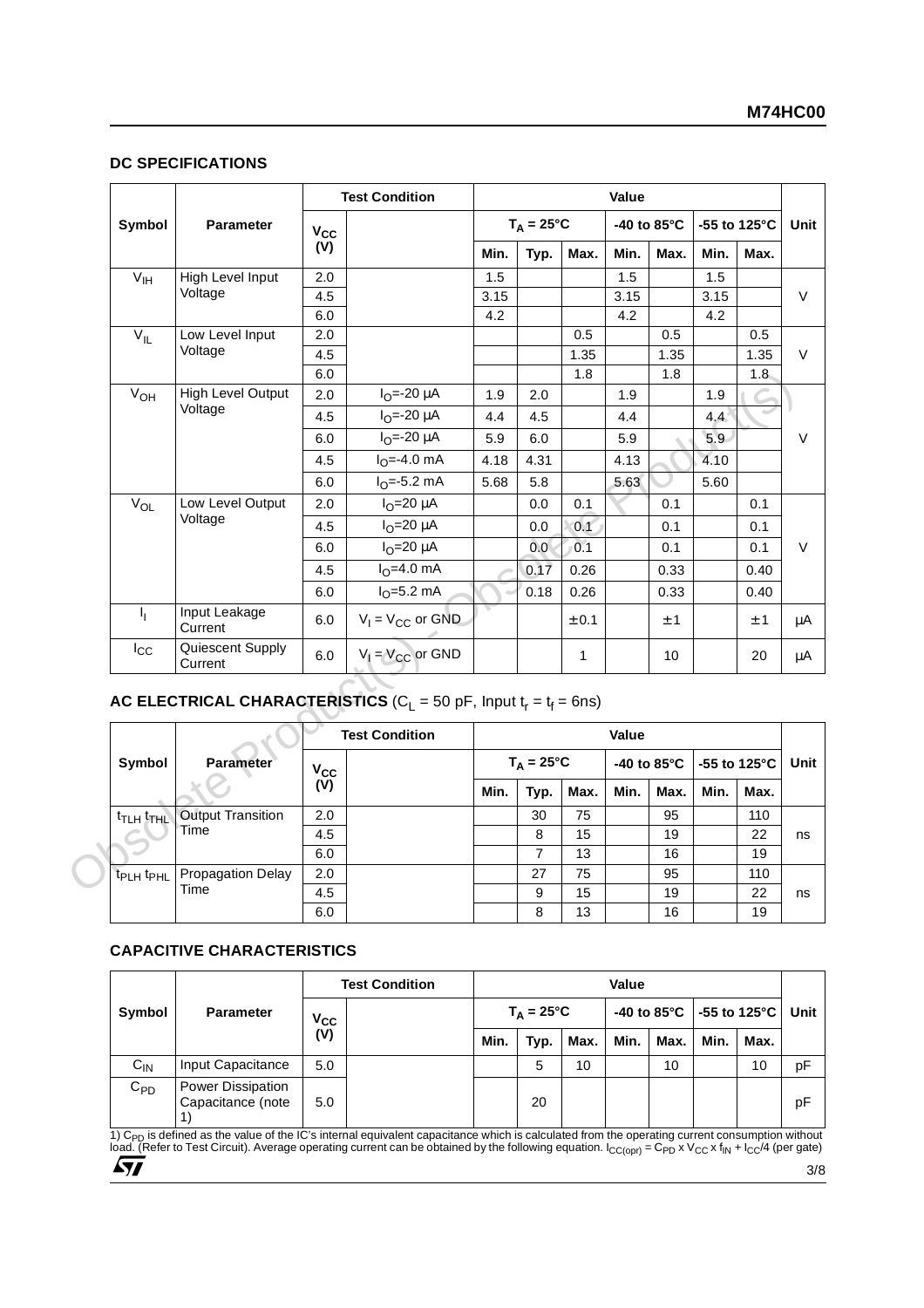### **M74HC00**

#### **TEST CIRCUIT**







 $\sqrt{M}$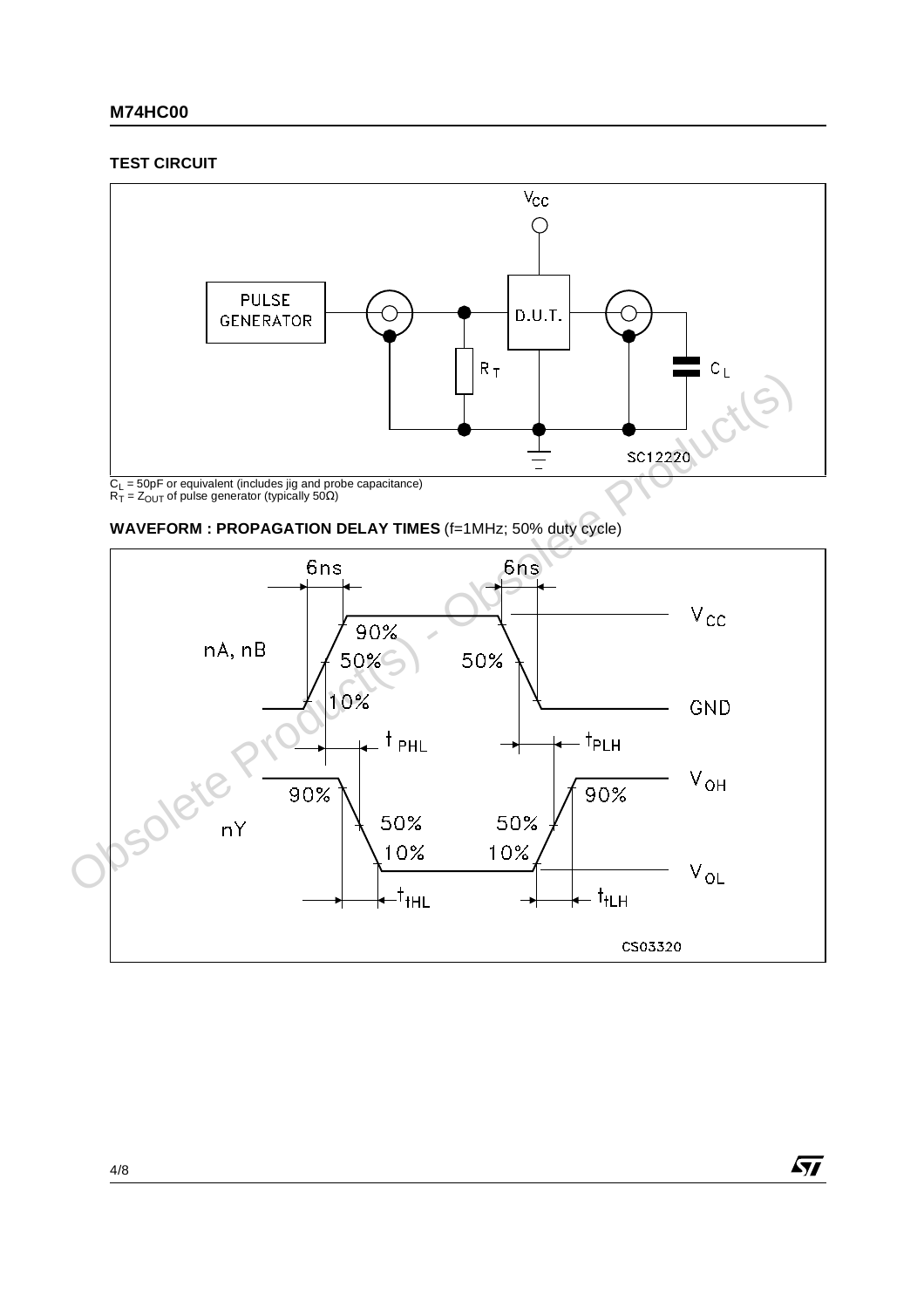|                |      | mm.        |        |       | inch  |                         |
|----------------|------|------------|--------|-------|-------|-------------------------|
| DIM.           | MIN. | <b>TYP</b> | MAX.   | MIN.  | TYP.  | MAX.                    |
| a <sub>1</sub> | 0.51 |            |        | 0.020 |       |                         |
| $\sf B$        | 1.39 |            | 1.65   | 0.055 |       | 0.065                   |
| $\sf b$        |      | 0.5        |        |       | 0.020 |                         |
| b1             |      | 0.25       |        |       | 0.010 |                         |
| D              |      |            | $20\,$ |       |       | 0.787<br>$\blacksquare$ |
| E              |      | 8.5        |        |       | 0.335 |                         |
| $\mathbf e$    |      | 2.54       |        |       | 0.100 |                         |
| e3             |      | 15.24      |        |       | 0.600 |                         |
| $\mathsf F$    |      |            | $7.1$  |       |       | 0.280                   |
| $\overline{1}$ |      |            | 5.1    |       |       | 0.201                   |
| $\mathsf L$    |      | 3.3        |        |       | 0.130 |                         |
| Z              | 1.27 | $\sim$     | 2.54   | 0.050 |       | 0.100                   |

# **Plastic DIP-14 MECHANICAL DATA**



5/8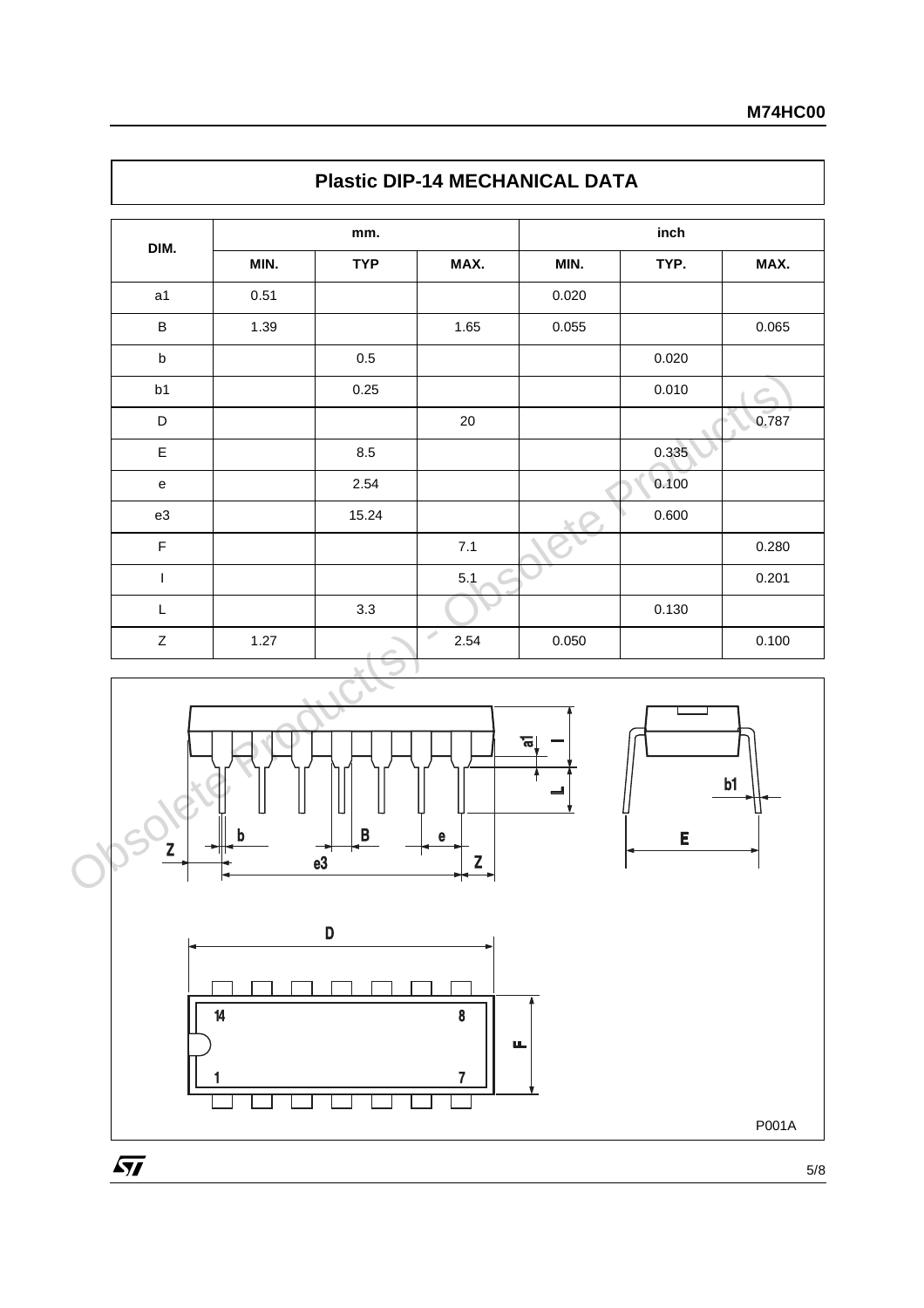$\Gamma$ 

| DIM.        |      |            |                  |                | inch                                     |          |
|-------------|------|------------|------------------|----------------|------------------------------------------|----------|
|             | MIN. | <b>TYP</b> | MAX.             | MIN.           | TYP.                                     | MAX.     |
| A           |      |            | 1.75             |                |                                          | 0.068    |
| a1          | 0.1  |            | $0.2\,$          | 0.003          |                                          | 0.007    |
| a2          |      |            | 1.65             |                |                                          | 0.064    |
| $\sf b$     | 0.35 |            | 0.46             | 0.013          |                                          | 0.018    |
| b1          | 0.19 |            | 0.25             | 0.007          |                                          | 0.010    |
| $\mathsf C$ |      | $0.5\,$    |                  |                | 0.019                                    |          |
| c1          |      |            | 45° (typ.)       |                |                                          |          |
| D           | 8.55 |            | 8.75             | 0.336          |                                          | 0.344    |
| $\mathsf E$ | 5.8  |            | $6.2\,$          | 0.228          |                                          | 0.244    |
| e           |      | 1.27       |                  |                | 0.050                                    |          |
| e3          |      | 7.62       |                  |                | 0.300                                    |          |
| $\mathsf F$ | 3.8  |            | 4.0              | 0.149          |                                          | 0.157    |
| G           | 4.6  |            | 5.3              | 0.181          |                                          | 0.208    |
| L           | 0.5  |            | 1.27             | 0.019          |                                          | 0.050    |
| M           |      |            | 0.68             |                |                                          | 0.026    |
| $\mathbb S$ |      |            | $8^\circ$ (max.) |                |                                          |          |
| b           | e3   | e          | $\mathbf{z}$     | $\bullet$<br>ė | $\mathbf G$<br>$\overline{c1}$<br>ᢛ<br>E | <u>ъ</u> |

# **SO-14 MECHANICAL DATA**







PO13G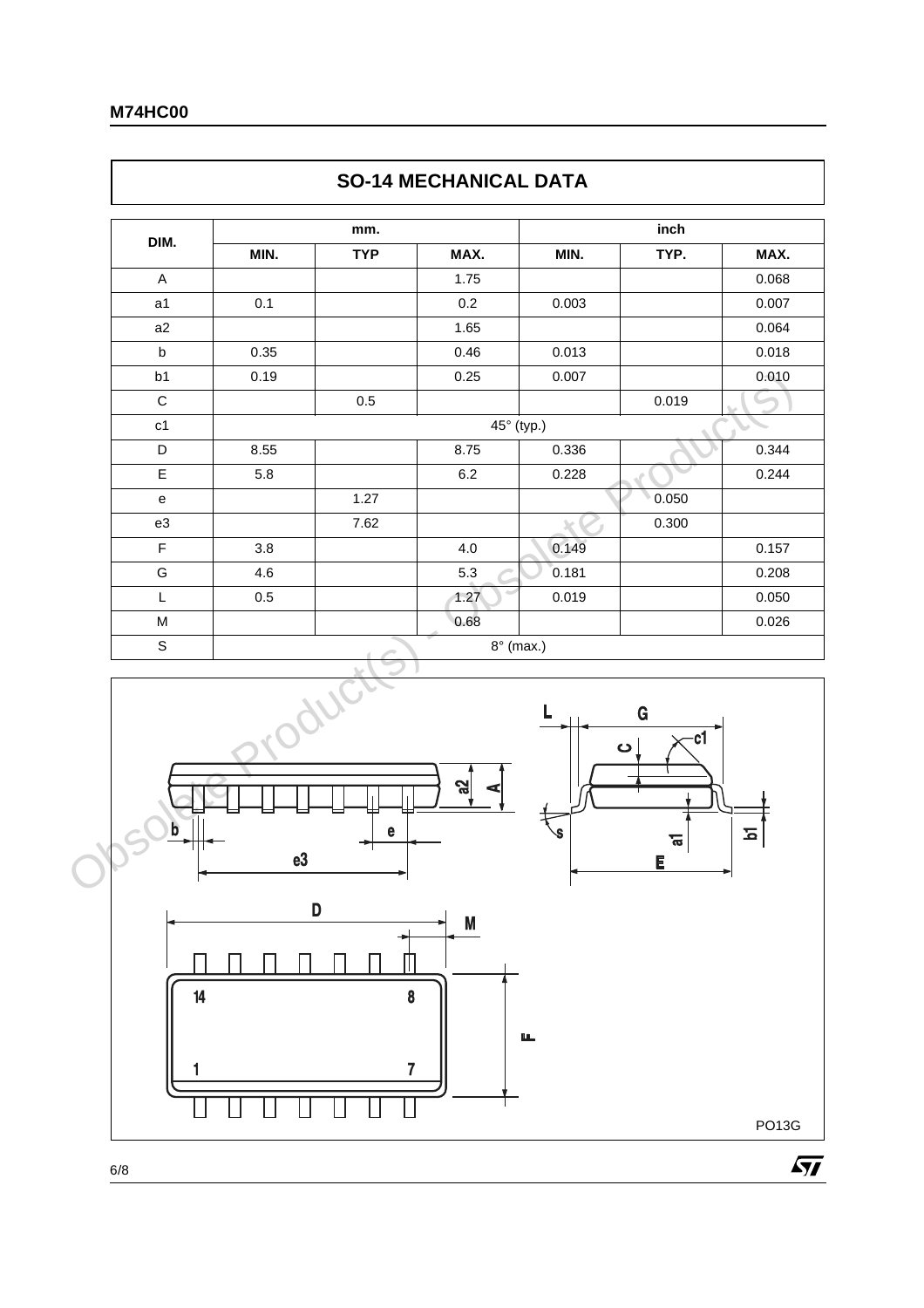| DIM.                                                                                                        |             | mm.          |               |             |            |             |
|-------------------------------------------------------------------------------------------------------------|-------------|--------------|---------------|-------------|------------|-------------|
|                                                                                                             | MIN.        | <b>TYP</b>   | MAX.          | MIN.        | TYP.       | MAX.        |
| $\boldsymbol{\mathsf{A}}$                                                                                   |             |              | $1.2$         |             |            | 0.047       |
| A1                                                                                                          | $0.05\,$    |              | 0.15          | 0.002       | 0.004      | 0.006       |
| A2                                                                                                          | $0.8\,$     | $\mathbf{1}$ | 1.05          | 0.031       | 0.039      | 0.041       |
| $\sf b$                                                                                                     | 0.19        |              | 0.30          | 0.007       |            | 0.012       |
| $\mathtt{C}$                                                                                                | 0.09        |              | 0.20          | 0.004       |            | 0.0089      |
| D                                                                                                           | 4.9         | $\sqrt{5}$   | 5.1           | 0.193       | 0.197<br>P | 0.201       |
| $\mathsf E$                                                                                                 | $6.2\,$     | $6.4\,$      | $6.6\,$       | 0.244       | 0.252      | 0.260       |
| E <sub>1</sub>                                                                                              | 4.3         | 4.4          | 4.48          | 0.169       | 0.173      | 0.176       |
| $\mathsf{e}% _{t}\left( t\right)$                                                                           |             | 0.65 BSC     |               |             | 0.0256 BSC |             |
| $\sf K$                                                                                                     | $0^{\circ}$ |              | $8^{\circ}$   | $0^{\circ}$ |            | $8^{\circ}$ |
| $\mathsf{L}% _{0}\left( \mathsf{L}_{0}\right) ^{\ast }=\mathsf{L}_{0}\left( \mathsf{L}_{0}\right) ^{\ast }$ | 0.45        | 0.60         | Í<br>$0.75\,$ | 0.018       | 0.024      | 0.030       |

# **TSSOP14 MECHANICAL DATA**







0080337D